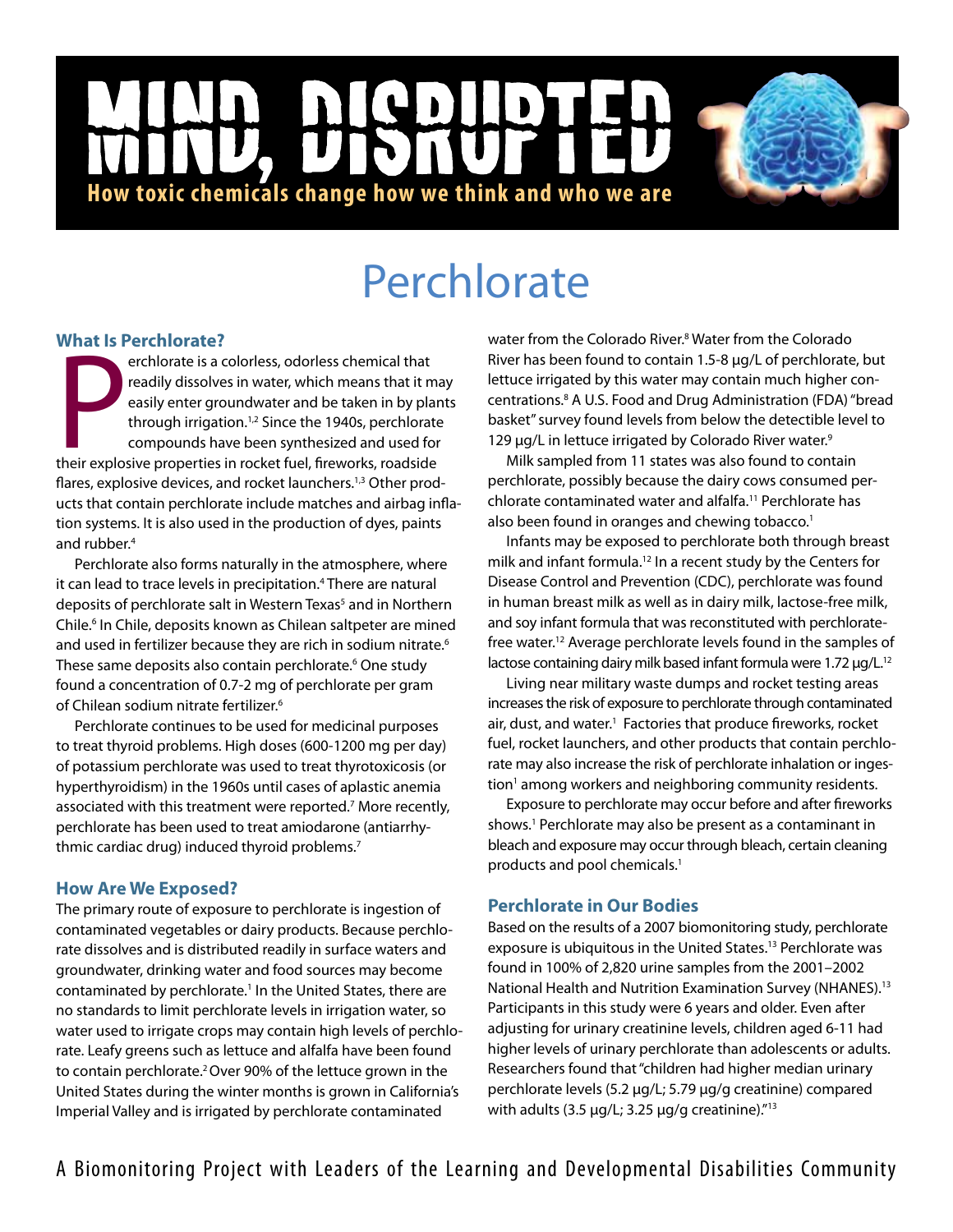## **Reducing Your Exposure**

You can prevent or minimize exposure to perchlorate in the following ways:

- If you are concerned about perchlorate in your home drinking water, you can contact your local water provider, or local and state agencies. The only readily available water treatment process that can remove or reduce perchlorate in drinking water is reverse osmosis.32 The non-profit organization NSF International has listings of reverse osmosis filters that effectively remove perchlorate and other contaminants from drinking water.<sup>33</sup>
- If you work in a factory where perchlorate, flares, fireworks, or other explosives containing perchlorate are manufactured, you may have perchlorate dust on your clothes and body.<sup>1</sup> Avoid spreading the dust around the house and car by changing clothes at work and taking a shower when you get home.
- Store gunpowder, flares, fireworks and other items that may

contain perchlorate away from your house, if possible.<sup>1</sup>

- Do not let children play in the dirt near perchlorate contaminated sites.<sup>1</sup> Abandoned military sites are likely to be contaminated with perchlorate.
- Ensure the clean-up of perchlorate contaminated areas by contacting your regional EPA office and your state and federal representatives.
- • Support federal regulation that sets a standard for allowable perchlorate levels that are safe for women of childbearing age, in order to protect the developing fetus.

Perchlorate has also been measured in breast milk. A study of 36 human breast milk samples from 18 states found perchlorate in every sample.<sup>11</sup> A range of 1.3-411 µg/L of perchlorate was detected in the breast milk of Boston area mothers who participated in a 2007 CDC study.14 Another study found perchlorate levels in breast milk up to 92 µg/L.<sup>11</sup> Based on average milk intake,15 infants of more highly exposed mothers in both of these studies may exceed the EPA reference dose for perchlorate of 0.7  $\mu$ g per kilogram of body weight per day.<sup>11</sup>

### **What Does Exposure to Perchlorate Mean for Our Health?**

The presence of environmental chemicals in the human body does not necessarily imply that they are causing adverse health effects; however, environmental chemical exposures can and do affect human health. It is important to note that both the dosage and the timing of exposure have significant effects on any potential health outcome.

The following information is intended to inform the reader about the current state of knowledge on the health effects of perchlorate, including both human and animals studies.

Due to its effects on the thyroid gland, perchlorate affects many body systems. Infants and neonates are especially vulnerable to the effects of perchlorate.

#### **Thyroid Disruption and Neurodevelopmental Disorders**

Perchlorate has been shown to interfere with the absorption of iodine by the thyroid gland.<sup>16</sup> As a result, the thyroid gland produces less  ${\sf T}_4$  hormone, which can result in hypothyroidism if exposure continues.16 Thyroid hormones are important in regulating growth and metabolism.17 In fetuses and young babies, perchlorate exposure is a particular concern because

the chemical may interfere with neural development.<sup>18</sup> In adults, hypothyroidism can lead to dry skin, depression, weight gain, fatigue, and sensitivity to cold.19

A 2006 CDC study of 2,299 men and women over the age of 12 found a relationship between increased levels of perchlorate in urine and changes in thyroid hormone levels.<sup>20</sup> Women with urinary iodine less than 100 µg/L were more likely to have decreased levels of the thyroid hormone  $\mathsf{T}_4$  when exposed to perchlorate.

Administration of perchlorate to humans at doses of 7 and 500 µg/kg/day (significantly higher than the EPA reference dose) caused changes in iodine uptake, but changes in thyroid hormones only occurred at 500 µg/kg/day.<sup>16</sup>

Thyroid hormones are critical for normal growth and development in fetuses, infants, and small children.<sup>21</sup> Low maternal thyroid hormone levels have been associated with neurodevelopmental delays and decreased IQ scores.<sup>22</sup> Even after thyroid hormone treatment, some children continue to experience cognitive impairment.<sup>23</sup>

Infants are vulnerable to perchlorate exposure due to its effects on the thyroid and the developing brain. In a 2003 animal study, maternal perchlorate exposure was associated with a reduction of iodine in breast milk and a reduction in neonatal thyroid hormone levels.24

#### **Regulations for Perchlorate**

In 2005, the EPA adopted a reference dose of 0.7 µg/kg/day, which translated into a Drinking Water Equivalent Level (DWEL) of 24.5 µg/L. However, this is an incomplete standard that assumes all exposure comes from water. In 2008, the EPA issued a preliminary determination for perchlorate in the Federal Register which stated that national drinking water regulations would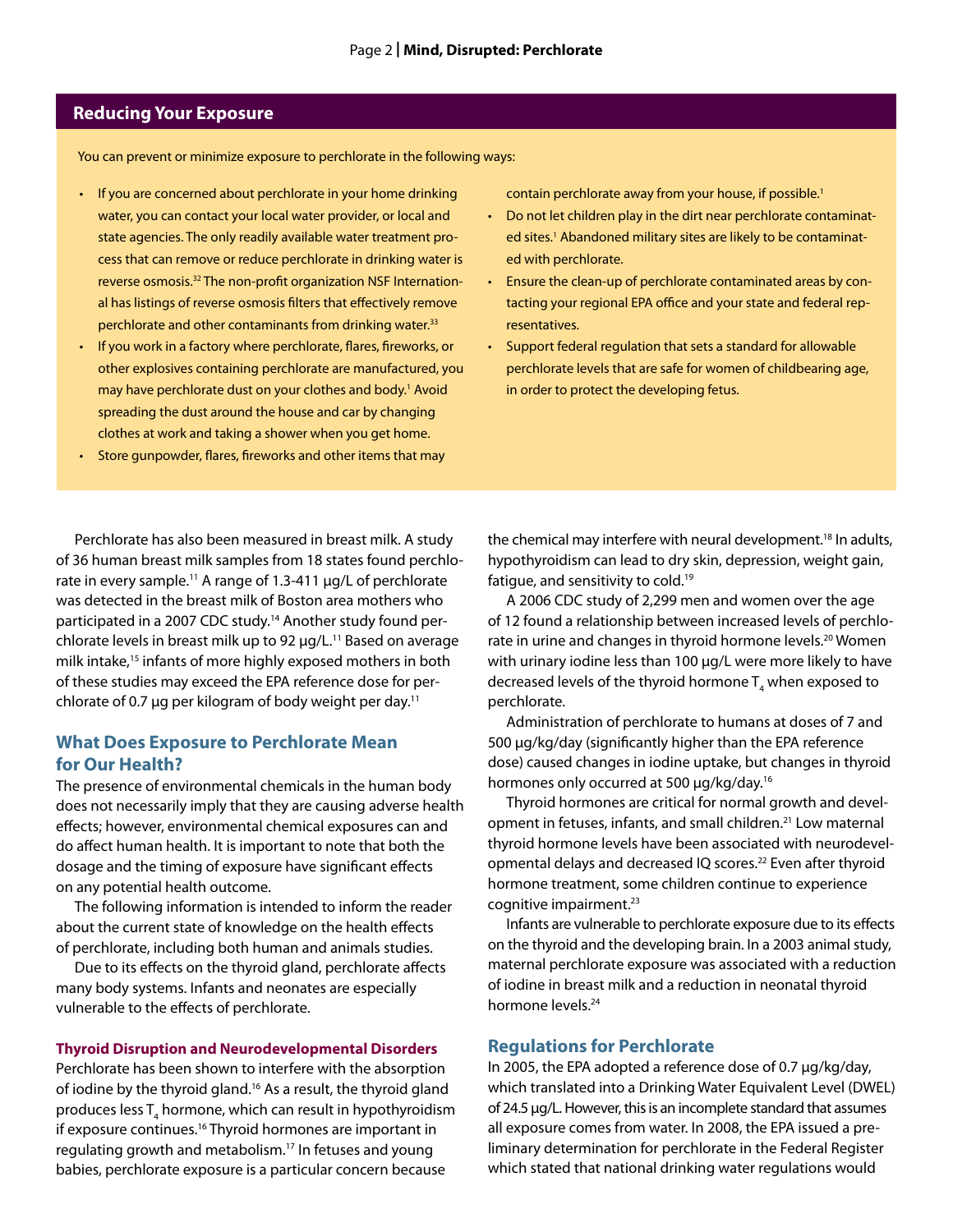#### Page 3 **| Mind, Disrupted: Perchlorate**

not be a "meaningful opportunity for health risk reduction."25

Over 32,000 public comments were generated<sup>26</sup> in response to this determination, including a letter from the EPA Children's Health Protection Advisory Committee which stated, "This decision does not recognize the science which supports the exquisite sensitivity of the developing brain to even small drops in thyroid hormone levels and the fact that neonates have much diminished stores of thyroid hormone relative to adults."27

The Safe Drinking Water for Healthy Communities Act (HB 3206) was introduced in July 2009 to amend the Safe Drinking Water Act by requiring national regulation of perchlorate in drinking water.<sup>28</sup>

A few state level policies have been implemented to protect public health. Massachusetts was the first state to regulate perchlorate in drinking water, setting the standard of  $2 \mu q/L^{29}$ Parties responsible for perchlorate contamination are required to contact Massachusetts Department of Environmental Protection (MassDEP) to conduct an environmental assessment and cleanup of contaminated sites. Perchlorate is also a regulated drinking water contaminant in California where the maximum allowable level is 6  $\mu$ g/L.<sup>30</sup> In New Jersey, the maximum allowable level of perchlorate in drinkingwater is 5  $\mu$ g/L.<sup>31</sup>

#### **Endnotes**

- 1 Agency for Toxic Substances & Disease Registry. 2008. ToxFAQs for Perchlorates. Available: www.atsdr.cdc.gov/tfacts162.html#bookmark04
- 2 Sanchez CA, Crump KS, Krieger RI, Khandaker NR, Gibbs JP. 2005. Perchlorate and nitrate in leafy vegetables of North America. *Environmental Science and Technology,* 39(24): 9391-9397.
- 3 Mendiratta SK, Dotson RL, Brooker RT. 1996. Perchloric acid and perchlorates. In: Kirk-Othmer Encyclopedia of Chemical Technology, Vol 18 (Kroschwitz JI, Howe-Grant M, eds). 4th ed. New York: John Wiley & Sons, Inc, 157–170.
- 4 Capuco AV, Rice CP, Baldwin RL, Bannerman DD, Paape MJ, Hare WR, Kauf ACW, McCarty GW, Hapean CJ, Sadeghi AM, Starr JL, McConnell LL, Van Tassell CP. 2005. Fate of dietary perchlorate in lactating dairy cows: Relevance to animal health and levels in milk supply. *Proceedings of the National Academy of Sciences of the United States of America,* 102(45):16152-16157.
- 5 Dasgupta PK, Martinelango PK, Jackson WA, Anderson TA, Tian K, Tock RW, Rajagopalan S. 2005. The origin of naturally occurring perchlorate: the role of atmospheric processes. *Environ Sci Technol* 39:1569–1575.
- 6 Urbansky ET, Brown SK, Magnuson ML, Kelty CA. 2001. Perchlorate levels in samples of sodium nitrate fertilizer derived from Chilean caliche. *Environ Pollut* 112:299–302.
- 7 Wolff J. 1998. Perchlorate and the thyroid gland. *Pharmacol Rev* 50: 89-105.
- 8 Sanchez CA, Krieger RI, Khandaker N, Moore RC, Holts KC, & Neidel LL. 2005. Accumulation and perchlorate exposure potential of lettuce produced in the lower Colorado region. *Journal of Agricultural and Food Chemistry* 53(13): 5479-5486.
- 9 US FDA. 2009. Exploratory survey on perchlorate. Available: *www.fda. gov/Food/FoodSafety/FoodContaminantsAdulteration/ChemicalContaminants/ Perchlorate/ucm077685.htm*
- 10 US EPA. 2008. Interim drinking water health advisory for perchlorate. Available: *www.epa.gov/ogwdw000/contaminants/unregulated/pdfs/ healthadvisory\_perchlorate\_interim.pdf*
- 11 Kirk, A.B., P.K. Martinelango, K. Tian, A. Dutta, E.E. Smith, and P.K. Dasgupta. 2005. Perchlorate and iodide in dairy and breast milk. *Environmental Science and Technology* 39(7):2011–2017.
- 12 Schier JG, Wolkin AF, Valentin-Blasini L, Belson MG, Kieszak S, Rubin CS, Blount BC. 2009. Perchlorate exposure from infant formula and comparisons with the perchlorate reference dose. *Journal of Exposure Science and Environmental Epidemiology,* 1: 1-7.
- 13 Blount BC, Valentin-Blasini L, Osterloh JD, Mauldin JP, Pirkle JL. 2007. Perchlorate exposure of the US population, 2001-2002. *Journal of Exposure Science and Environmental Epidemiology* 17:400-407.
- 14 Pearce EN, Leung AM, Blount BC, Bazrafshan HR, He X, Pino S, Valentin-Blasini L, Braverman LE. 2007. Breast milk iodine and perchlorate concentrations in lactating Boston-area women. *J of Clin Endocrinol* 92(5): 1673-1677.
- 15 Michaelsen KM, Larsen PS, Thomsen BL Samuelson G. 1994. The Cophenhagen cohort study on infant nutrition and growth: breast milk intake, human milk macronutrient content and influencing factors. *Am J Clin Nutr* 59:600-611
- 16 Greer MA, Goodman G, Pleus RC, Greer SE. 2002. Health effects assessment for environmental perchlorate contamination: The dose response for inhibition of thyroidal radioiodine uptake in humans. *Environmental Health Perspectives* 110:927–937.
- 17 Johns Hopkins University. 2003. The thyroid gland: Functions and malfunctions. Available: *www.hopkinshospital.org/health\_info/Thyroid\_hormonal/ Reading/malfunctions.html*
- 18 Kirk AB. 2006. Environmental perchlorate: Why it matters. *Analytical Chimica Acta* 567(1): 4-12.
- 19 National Library of Medicine and the National Institutes of Health. 2009. Hypothyroidism. Available: *www.nlm.nih.gov/medlineplus/ency/ article/000353.htm*
- 20 Blount BC, Pirkle JL, Osterloh JD, Valentin-Blasini L, Caldwell KL. 2006. Urinary perchlorate levels and thyroid hormone levels in adolescent and adult men and women living in the United States. *Environmental Health Perspectives* 114(12):1865-1871.
- 21 Glinoer D. 2007. Clinical and biological consequences of iodine deficiency during pregnancy. *Endocr Dev* 10: 62-85.
- 22 NRC. 2005. Health Implications of Perchlorate Ingestion. National Research Council of the National Academies. National Academies Press, Washington, D.C.